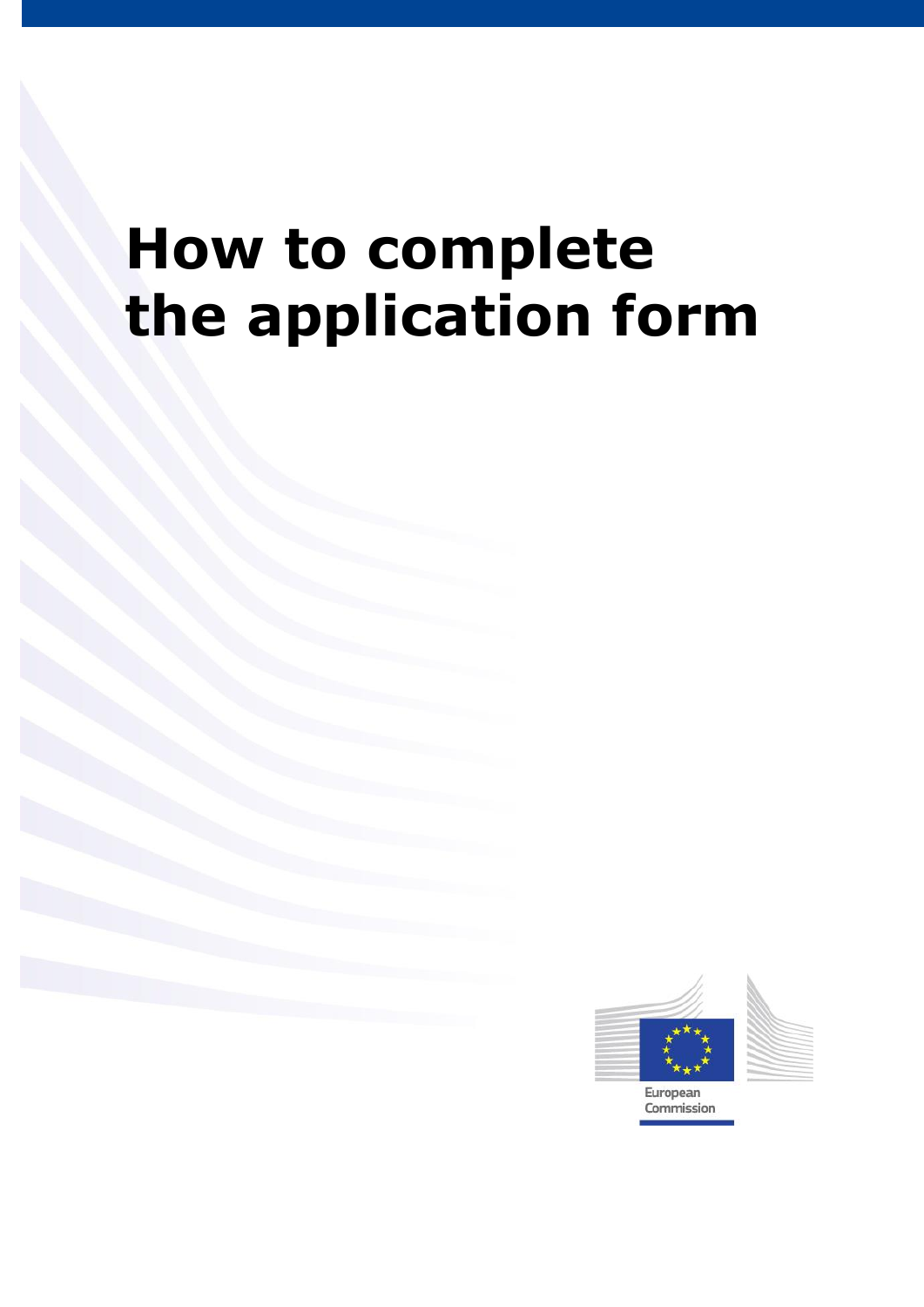This page explains the basic functionalities and common elements for all application forms.

#### **Take note**

The application forms provide detailed onscreen instructions, notifications and warning messages specific to the form you are working on. Please read that information carefully and if you require further assistance, consult the content related to the specific application form action.

In addition, certain fields have explanations which you can read by moving your cursor on the field title.

## **Table of Contents**

- [1. Form Layout](#page-2-0)
- [2. Header](#page-3-0)
- [3. Navigation through/within application sections](#page-3-1)
- [4. Mandatory fields and sections](#page-4-0)
- [5. Auto-saving & draft](#page-5-0)
- [6. Filling in form in other language than English](#page-5-1)
- [7. Additional help and guidelines](#page-6-0)
	- [7.1. Guidelines](#page-6-1)
	- [7.2. Section specific guidelines](#page-7-0)
	- [7.3. Field specific tooltips](#page-8-0)
	- [7.4. Warning and information messages](#page-9-0)
	- [7.5. Character limits in text fields](#page-10-0)
	- [7.6. Date and number formats](#page-10-1)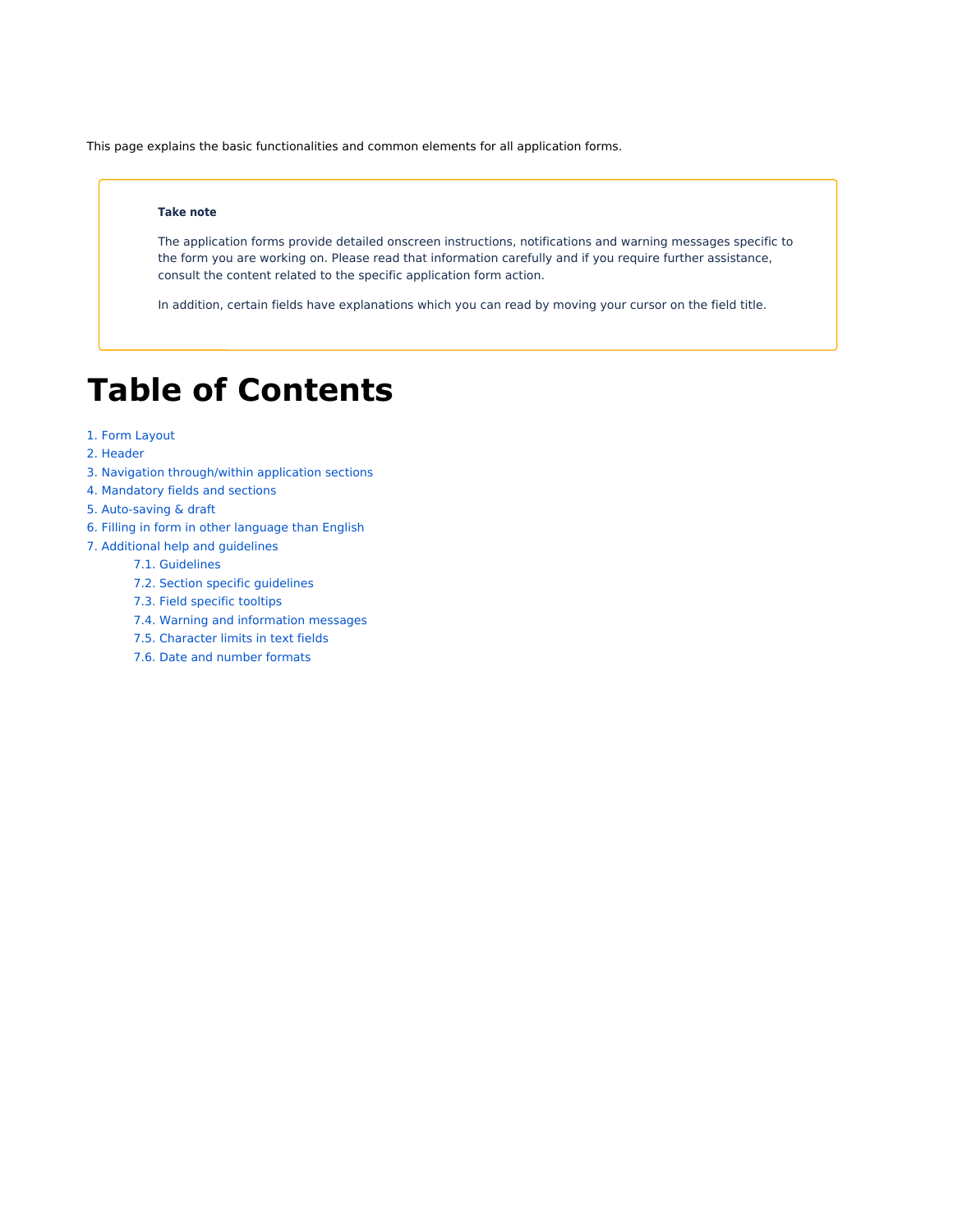## <span id="page-2-0"></span>1. Form Layout

After you click **Apply** for the desired opportunity the application form is displayed. The following elements are available:

#### 1. **[Header](#page-2-1)**

- **Basic information on the call and your application form is displayed at the top of the work area.**
- 2. **[Content menu](#page-3-2)**
	- Allows you to navigate to the various sections in the form.
	- Click on the information icon next to the title of a section to read instructions about that section.
	- When a section has been correctly completed, the information icon changes to a green check.
- 3. **[Navigation](#page-3-2)** tree
	- Only displayed if a main section has subsections.
	- Subsections that require further information are marked with a red **X**. Completed subsections are marked with a green check.
- 4. **Content area**
	- Includes the content of the form that you will fill in. In the following example, the **Content area** displays the **Participating organisations** section of the form.
- 5. **[Submit button](https://webgate.ec.europa.eu/fpfis/wikis/x/ygUKIg)**
	- Becomes active only once all sections are indicated as completed.
- 6. **[PDF button](https://webgate.ec.europa.eu/fpfis/wikis/x/pIvbIQ)**
	- Click on the button to export the application form to a PDF file (for example for printing).

<span id="page-2-1"></span>

| Form ID: KA131HED-A4770E6D<br>Programme: Erasmus+<br>Call: 2021 - Round: 1<br>Action type: Mobility of higher education students and staff (KA131-HED) |                           |                                                                         |                                                    |                                                                        | <b>DRAF</b><br>Deadline for submission : 03/02/2021 12:00:00 - Brussels, Belgium Time                                                                                                                                                                                                                                                                                                                                                                                                       |                           |
|--------------------------------------------------------------------------------------------------------------------------------------------------------|---------------------------|-------------------------------------------------------------------------|----------------------------------------------------|------------------------------------------------------------------------|---------------------------------------------------------------------------------------------------------------------------------------------------------------------------------------------------------------------------------------------------------------------------------------------------------------------------------------------------------------------------------------------------------------------------------------------------------------------------------------------|---------------------------|
| Content menu<br><<br>$\overline{2}$<br>$\bullet$<br>Context                                                                                            | Navigation<br>Q<br>Filter | 3<br>7 Expand all                                                       | <b>Participating organisations</b>                 | 4<br>identifier for actions managed by the Erasmus+ National Agencies. | To complete this section, you will need your organisation's identification number (OID). Since<br>2019, the Organisation ID has replaced the Participant Identification Code (PIC) as unique                                                                                                                                                                                                                                                                                                |                           |
| Participating organisations<br>60<br>Activities<br>a<br>$\circ$<br>Annexes                                                                             |                           | <b>x</b> Participating organisations<br><b>x</b> Applicant organisation |                                                    | or to update existing information about your organisation.             | If your organisation has previously participated in Erasmus+ with a PIC number, an OID has<br>been assigned to it automatically. In that case, you must not register your organisation again.<br>Follow this link to find the OID that has been assigned to your PIC: Organisation Registration<br>System [Hyperlink https://webgate.ec.europa.eu/erasmus-esc/organisation-registration]<br>You can also visit the same page to register a new organisation that never had a PIC or an OID, |                           |
| $\bullet$<br>Checklist                                                                                                                                 |                           |                                                                         | Applicant organisation                             |                                                                        |                                                                                                                                                                                                                                                                                                                                                                                                                                                                                             |                           |
| <b>60</b> History                                                                                                                                      |                           |                                                                         | Applicant<br>organisation OID<br>Applicant organis | Legal name<br>Legal name                                               | Country<br>Country                                                                                                                                                                                                                                                                                                                                                                                                                                                                          | Actions<br>$\pmb{\times}$ |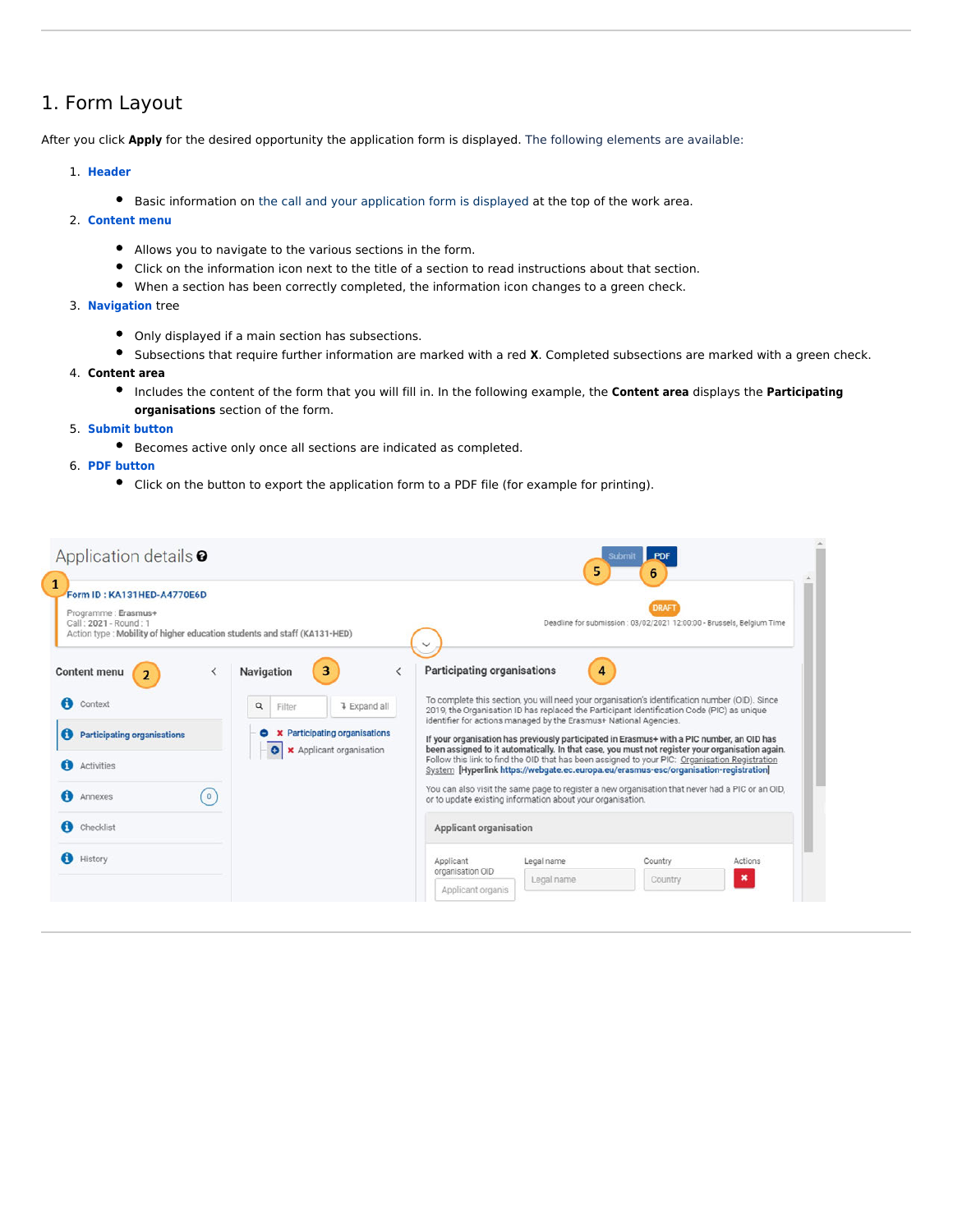## <span id="page-3-0"></span>2. Header

The header in the work area of the application forms displays basic information about your form. By default, it only shows key details. Click on the arrow to expand and view further information.

Information displayed in the header:

- 1. **Form ID**
- 2. General information on the selected application form: Programme, Call and Action type
- 3. [Status of the form](https://webgate.ec.europa.eu/fpfis/wikis/x/JBgbIg) (e.g. draft, submitted) and **Submission deadline**
- 4. Detailed information such as **Application owner**, Application creator, creation and last modification dates, sharing information, and a progress bar indicating the completion percentage of the form.

Application details <sup>o</sup>

| Form ID: KA131HED-1AB25E33                                                                                                                             | 3                                                                                                      |
|--------------------------------------------------------------------------------------------------------------------------------------------------------|--------------------------------------------------------------------------------------------------------|
| Programme : Erasmus+<br>Call: 2021 - Round: 1<br>Action type: Mobility of higher education students and staff (KA131-HED)<br>$P$ and and               | <b>DRAFT</b><br>Deadline for submission : 03/02/2021 12:00:00 - Brussels, Belgium Time<br>$\checkmark$ |
| Form ID: KA131HED-1AB25E33<br>Programme: Erasmus+<br>Call: 2021 - Round: 1<br>Action type: Mobility of higher education students and staff (KA131-HED) | DRAFT<br>Deadline for submission : 03/02/2021 12:00:00 - Brussels, Belgium Time                        |
| Application Owner: User Name<br>Created by: User Name<br>4<br>Created on: 16/10/2020 13:51:30<br>Shared with:                                          | Days remaining: 109<br>Last modification: 16/10/2020 13:51:30<br>Progression:<br>20%                   |

### <span id="page-3-2"></span><span id="page-3-1"></span>3. Navigation through/within application sections

To access a specific (main) section, use the **Content menu**.

An additional **Navigation** tree panel is displayed in sections that contain subsections. Use the **+** icon to further expand the current selection or alternatively use the **Expand All** button to display all subsections at once.

The navigation panel allows you to easily access a specific subsection. It is possible to scroll independently through the content menu, the work area as a whole, and the available panels of the work area.

The navigation tree also shows which subsections are complete or incomplete.

| Content menu                              | Navigation                                                                          | <b>Participating organisations</b>           |
|-------------------------------------------|-------------------------------------------------------------------------------------|----------------------------------------------|
| €<br>Context                              | $\mathsf q$<br><b>1</b> Expand all<br>Filter                                        | Profile : Applicant organisation             |
| <b>Participating organisations</b><br>l G | A Participating organisations                                                       | Is the organisation a public body?<br>Yes No |
| A<br>Activities                           | <b>x</b> Applicant organisation<br>81<br><b>x</b> Profile<br><b>x</b> Accreditation | Yes No<br>Is the organisation a non-profit?  |
| 6<br>$\theta$<br>Annexes                  | <b>x</b> Erasmus Policy Statement<br><b>x</b> Associated persons                    | Type of Organisation                         |
| Checklist                                 |                                                                                     |                                              |

It is possible to collapse both the **Content menu** and the **Navigation** tree, using the dedicated arrows (<), in order to expand the content area.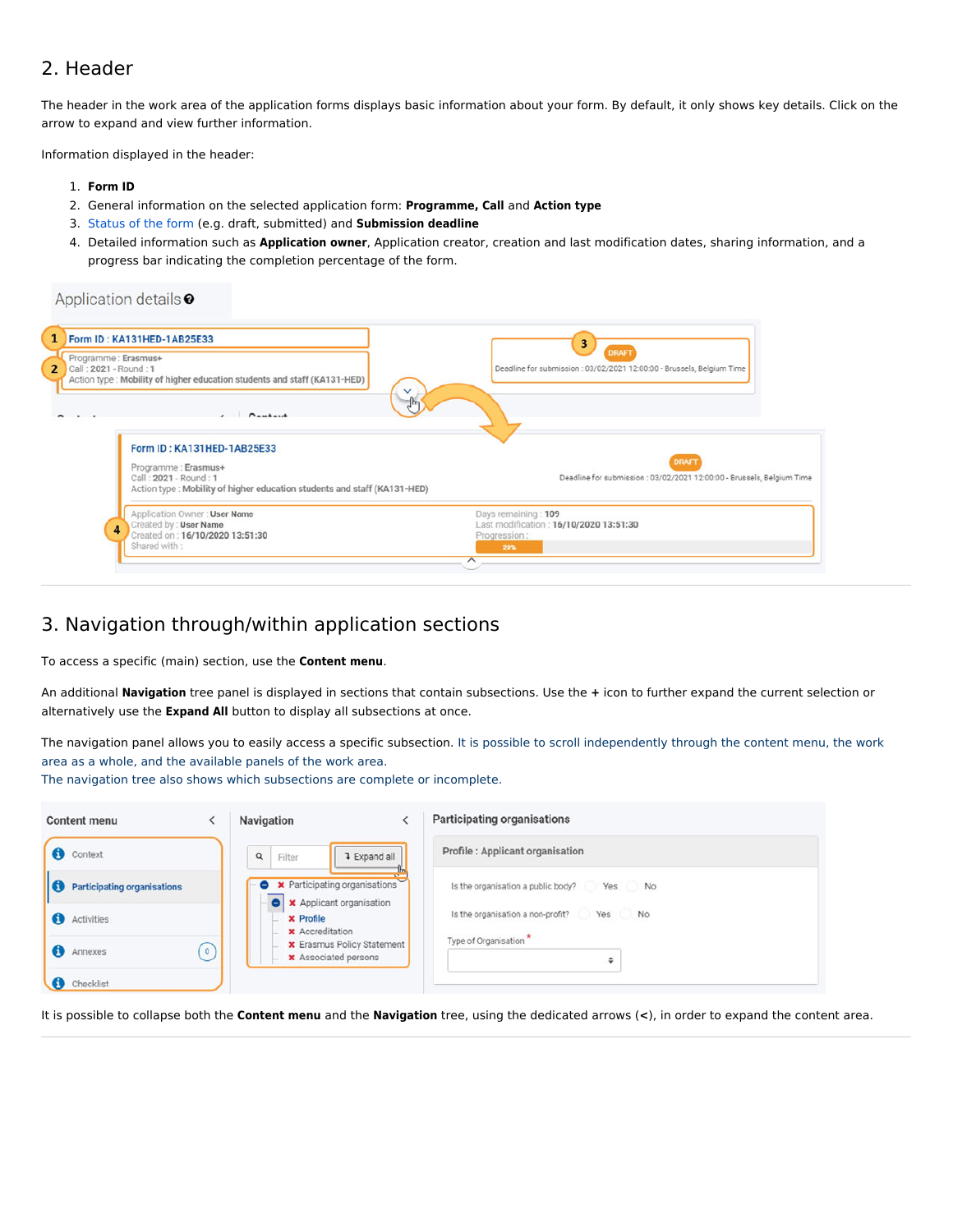## <span id="page-4-0"></span>4. Mandatory fields and sections

Mandatory fields are marked with a red asterisk. They must be filled in before you are able to submit the form.

| <b>Erasmus Policy Statement</b>                                                             |     |
|---------------------------------------------------------------------------------------------|-----|
| Please provide the link to the webpage where your Erasmus Policy Statement is<br>published. | 250 |
|                                                                                             |     |

If a section is marked with a red X it means that mandatory information is missing or not all rules have been observed, or that one or more subsections are incomplete.

If a section includes subsections (visible in navigation panel) these are also marked with a green check when all mandatory fields are filled in and all business rules are observed.

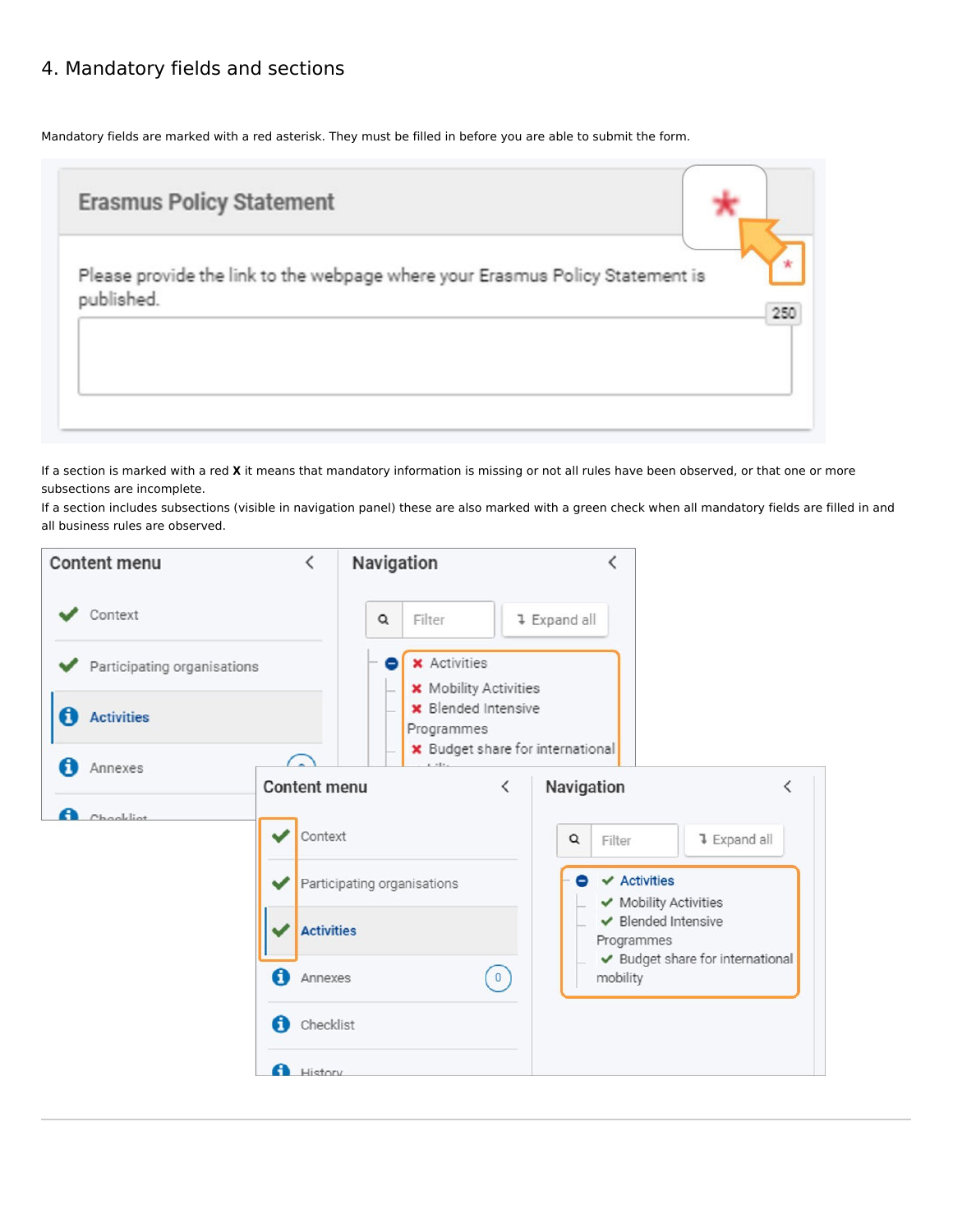## <span id="page-5-0"></span>5. Auto-saving & draft

The form is automatically saved as you fill it in.

After closing the form, you can find it again by returning to [My Applications](https://webgate.ec.europa.eu/fpfis/wikis/x/JBgbIg) via the [main menu](https://webgate.ec.europa.eu/fpfis/wikis/x/xI48IQ).

## <span id="page-5-1"></span>6. Filling in form in other language than English

If you answer the questionnaire in any language other than English, you may be required to provide an English translation of your answer to certain fields.

In our example, the Consortium summary is required in both the foreign language and English for a KA130-HED application.

#### **Consortium Summary**

**Consortium Summary** 

Please provide a short summary of your mobility consortium. For successful applications, this section may be used by the European Commission, Executive Agency or National Agencies in their publications or when giving information about awarded mobility consortium accreditations. It will also feed the Erasmus+ dissemination platform. Please be concise and clear, and mention at least: the objectives of your consortium, the basic elements of the main activities, a short description of the results and impact envisaged.  $\star$ 4952

4970

Consortium Summary in selected foreign language.

Please provide a translation in English. \*

Consortium Summary in English.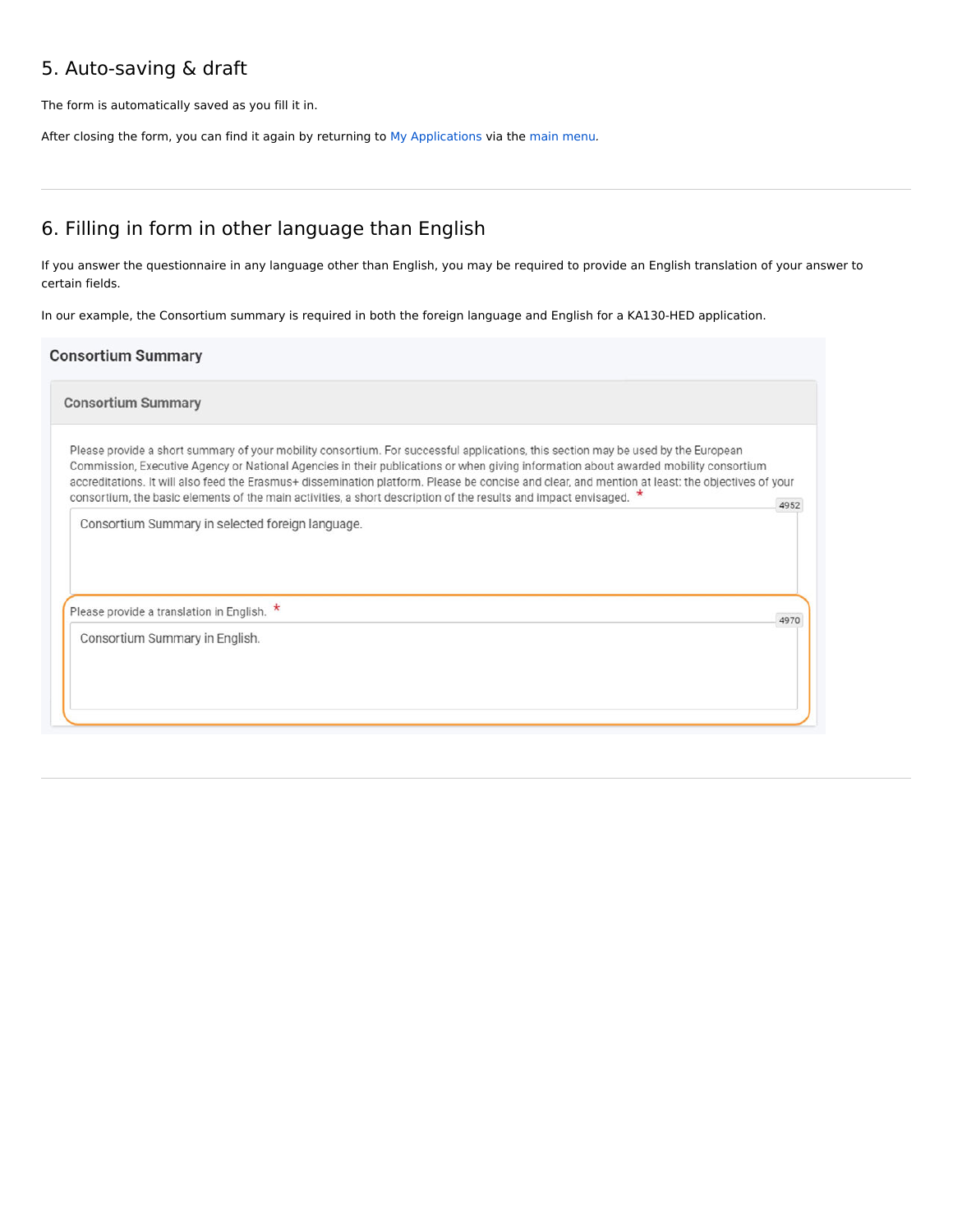## <span id="page-6-0"></span>7. Additional help and guidelines

#### <span id="page-6-1"></span>**7.1. Guidelines**

Click the ? icon next to the Application details to open the guidelines. Here you find information and links to help you complete the form. Click the C **lose** button to close the guidelines.

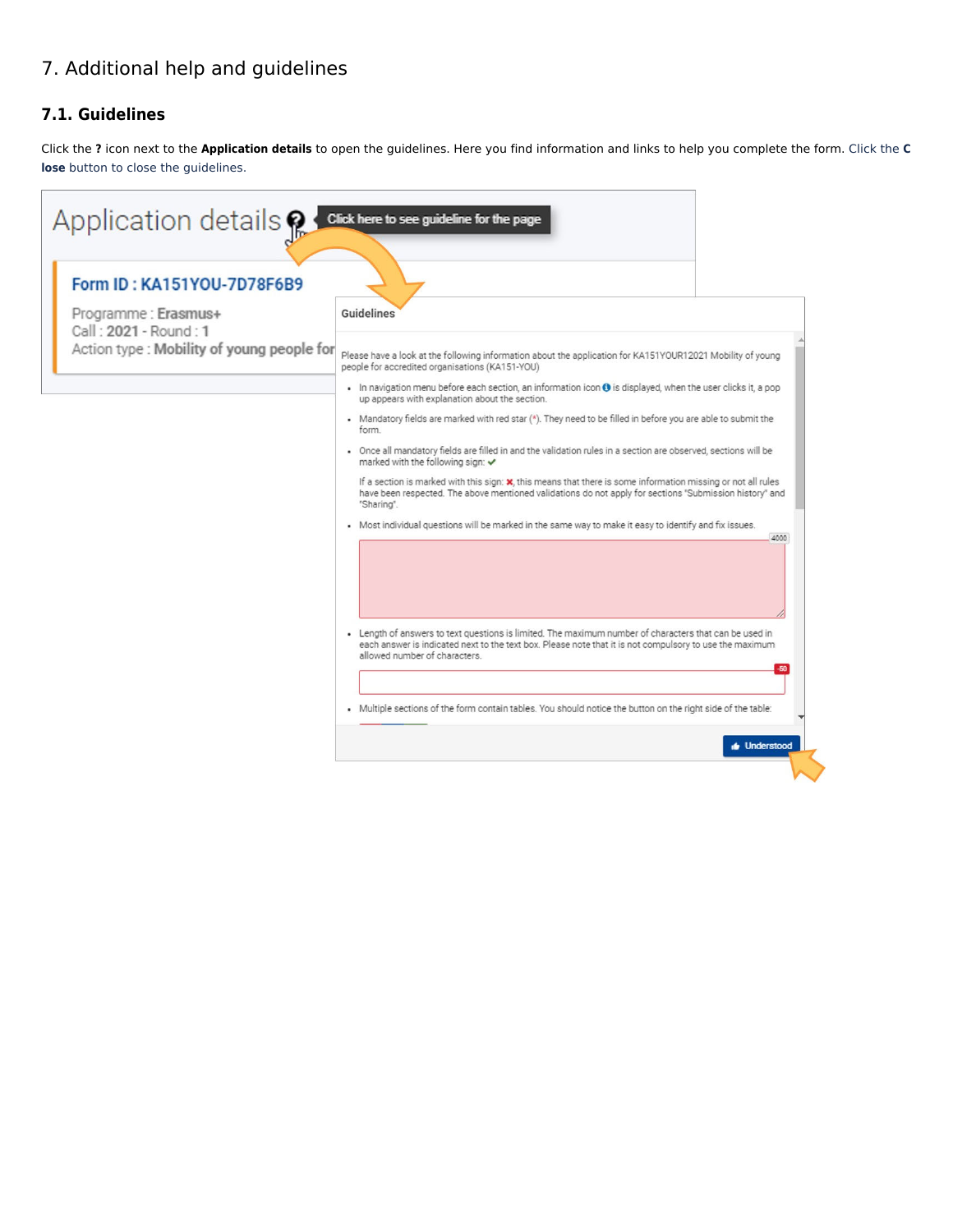#### <span id="page-7-0"></span>**7.2. Section specific guidelines**

Throughout the form it is possible to find more information about a particular section to be filled in by clicking on the relevant information icon in the **Content menu**. The relevant Section information window displays. Clicking on OK will close the window.

Once a section is completed, a green check is displayed instead of the information icon.

| Content menu<br>L                                                                            |                                                                                                                                                                                                                                                                                                                                                                                                                                                                                                                                                                                                                                                                                                                                                                                                                                                                                                                                                  |
|----------------------------------------------------------------------------------------------|--------------------------------------------------------------------------------------------------------------------------------------------------------------------------------------------------------------------------------------------------------------------------------------------------------------------------------------------------------------------------------------------------------------------------------------------------------------------------------------------------------------------------------------------------------------------------------------------------------------------------------------------------------------------------------------------------------------------------------------------------------------------------------------------------------------------------------------------------------------------------------------------------------------------------------------------------|
| Context<br>Applicant Organisation                                                            |                                                                                                                                                                                                                                                                                                                                                                                                                                                                                                                                                                                                                                                                                                                                                                                                                                                                                                                                                  |
| <b>Section information</b><br><b>C</b> Abo<br>decide on selection of your proposal.<br>A Abe | This section asks for general information about your project proposal and about the National Agency that will receive, assess and                                                                                                                                                                                                                                                                                                                                                                                                                                                                                                                                                                                                                                                                                                                                                                                                                |
|                                                                                              |                                                                                                                                                                                                                                                                                                                                                                                                                                                                                                                                                                                                                                                                                                                                                                                                                                                                                                                                                  |
| Content menu<br>K                                                                            |                                                                                                                                                                                                                                                                                                                                                                                                                                                                                                                                                                                                                                                                                                                                                                                                                                                                                                                                                  |
| Context<br><b>Farticipating organisations</b>                                                |                                                                                                                                                                                                                                                                                                                                                                                                                                                                                                                                                                                                                                                                                                                                                                                                                                                                                                                                                  |
| Acti<br><b>Section information</b>                                                           |                                                                                                                                                                                                                                                                                                                                                                                                                                                                                                                                                                                                                                                                                                                                                                                                                                                                                                                                                  |
|                                                                                              | This section asks for information about the applicant organisation and about other organisations involved. All organisations included<br>in the application, whether they act as applicant or consortium members, need to be registered in order to receive a Participant<br>Identification Code (Organisation ID) through the Organisation Registration system for Erasmus+ and European Solidarity Corp.<br>The Organisation ID is a unique identifier for the organisation within the whole Erasmus+ Programme. It should be requested only<br>once per organisation and used in all applications for all Erasmus+ actions and calls. Organisations that have previously registered<br>for a Organisation ID should not register again. If an organisation needs to change some of the information linked to the Organisation<br>ID, this can be done through the Organisation Registration system for Erasmus+ and European Solidarity Corp. |
|                                                                                              |                                                                                                                                                                                                                                                                                                                                                                                                                                                                                                                                                                                                                                                                                                                                                                                                                                                                                                                                                  |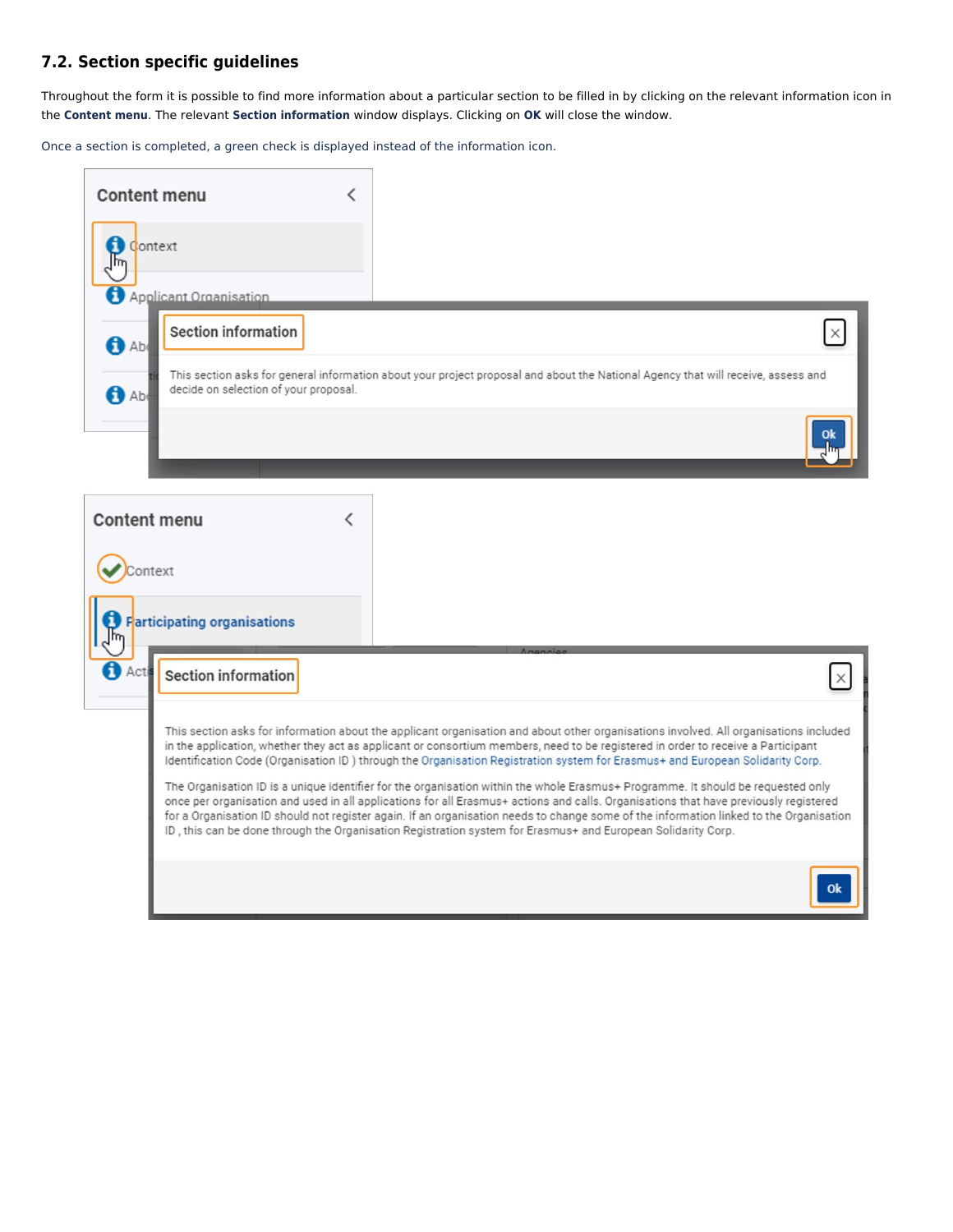#### <span id="page-8-0"></span>**7.3. Field specific tooltips**

Certain fields have explanations which you can read by moving your cursor on the field title.

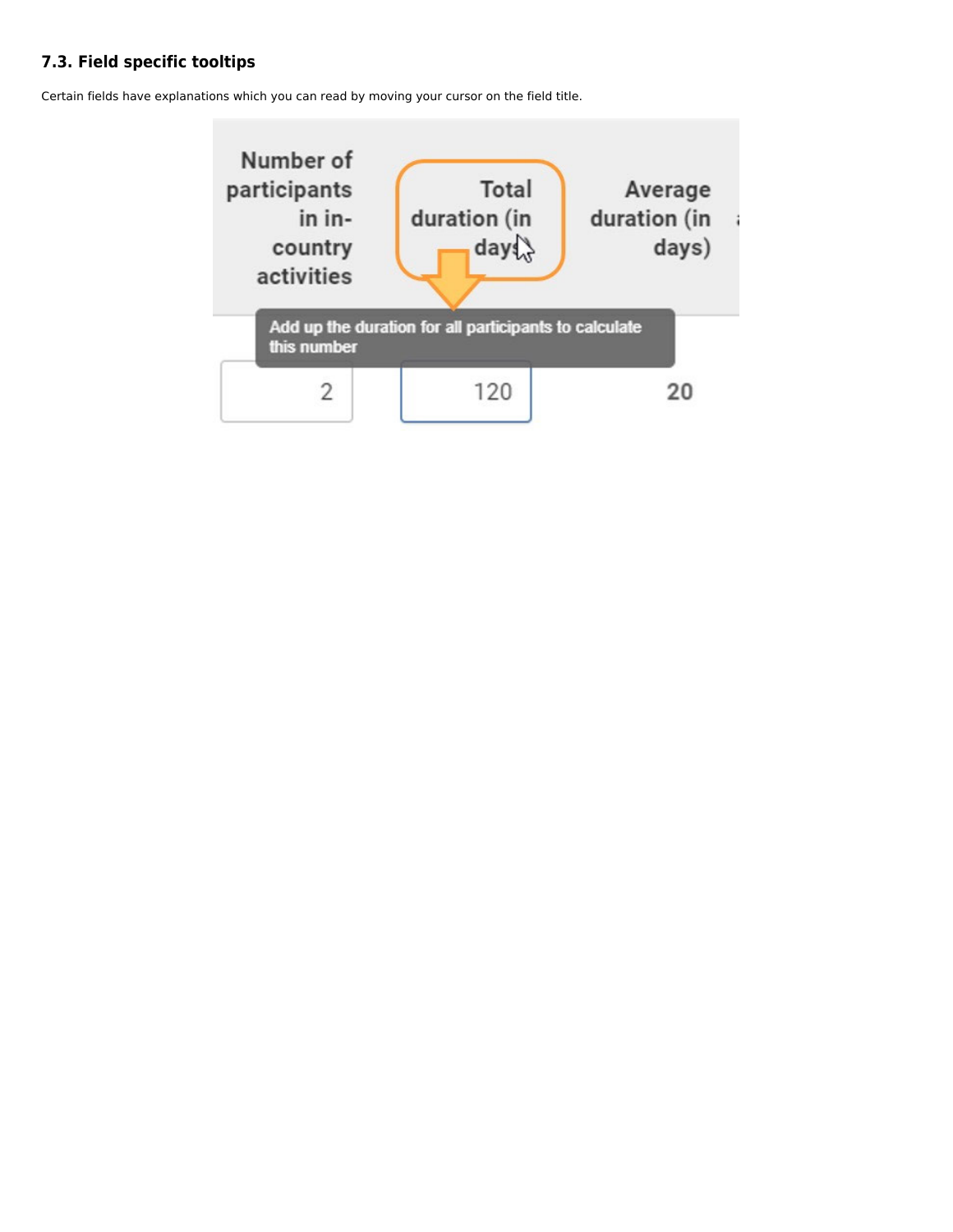#### <span id="page-9-0"></span>**7.4. Warning and information messages**

You might find notifications in certain parts of your form. Your actions in the form may also trigger certain warning messages. Read those notifications and messages carefully and, in the case of warning messages, make the appropriate corrections.

Here are some examples:



| Applicant organisation OID | Legal name                                                                                                                                                                                                                                                                                                                                                                                                                                                                                   | Country | Actions |  |
|----------------------------|----------------------------------------------------------------------------------------------------------------------------------------------------------------------------------------------------------------------------------------------------------------------------------------------------------------------------------------------------------------------------------------------------------------------------------------------------------------------------------------------|---------|---------|--|
| E10067998                  | Conservatorio Statale di Musica "E. F. C.                                                                                                                                                                                                                                                                                                                                                                                                                                                    | Italy   | c<br>×  |  |
| Δ                          | You have selected a National Agency in a country different than the one where your organisation is established. As a<br>rule, applications must be submitted to the National Agency in your own country unless an exception is stated in the<br>Programme Guide. If your organisation has an exceptional status that links it to another country's authority, please<br>contact the National Agency in your country to confirm your organisation's status before submitting the application. |         |         |  |